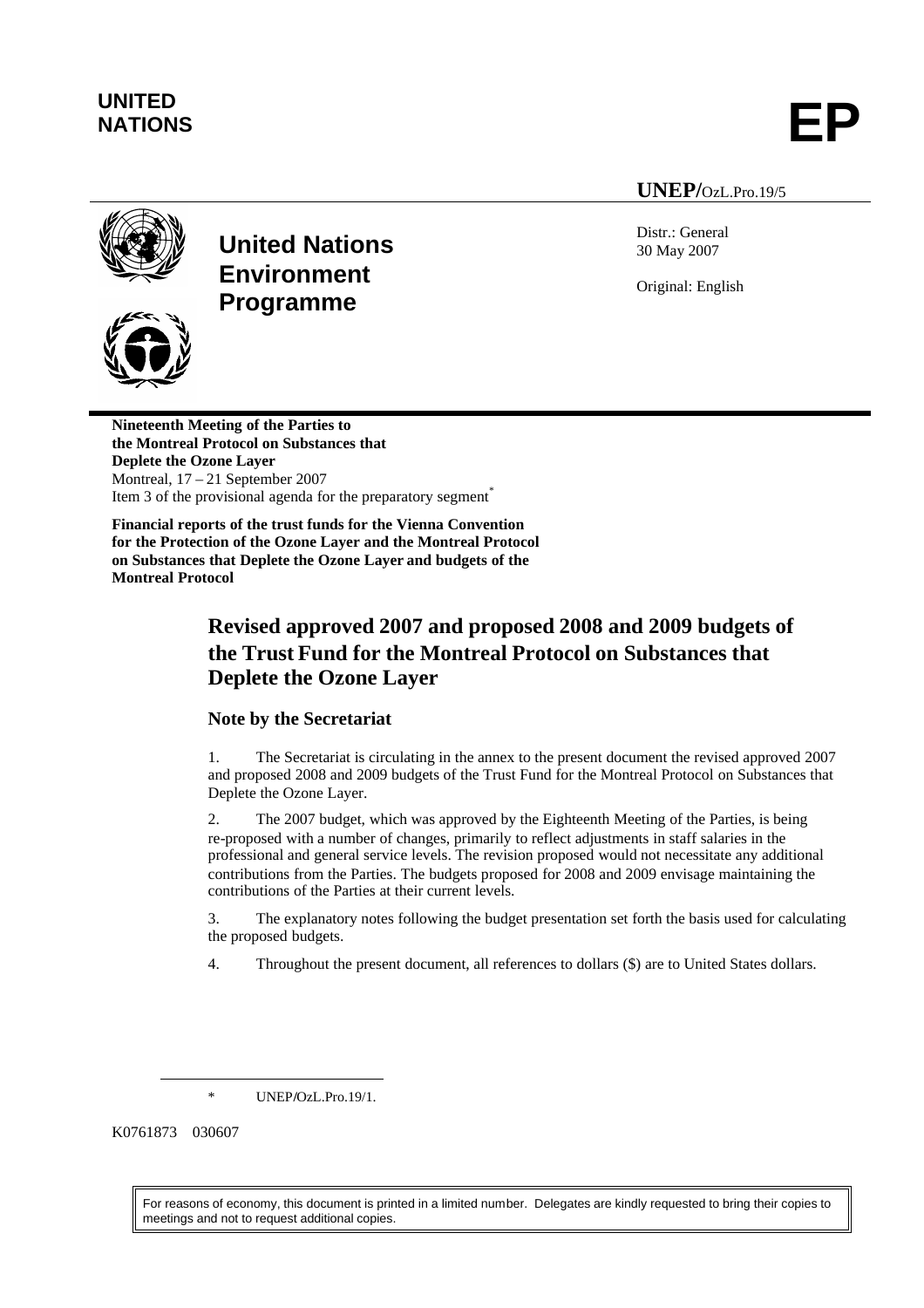## **Annex**

# **Trust fund for the Montreal Protocol on Substances that Deplete the Ozone Layer**

# **Revised approved 2007 and proposed 2008 and 2009 budgets**

|    |      |             |                                                                                                  | w/m    | 2007 (US\$)      | w/m | 2008<br>(US\$)   | w/m    | 2009<br>(US\$)   |
|----|------|-------------|--------------------------------------------------------------------------------------------------|--------|------------------|-----|------------------|--------|------------------|
| 10 |      |             | PROJECT PERSONNEL COMPONENT                                                                      |        |                  |     |                  |        |                  |
|    | 1100 |             | Project personnel                                                                                |        |                  |     |                  |        |                  |
|    |      | 1101        | Executive Secretary (D-2) (shared<br>with the Vienna Convention, VC)                             | 6      | 135,500          | 6   | 139,565          | 6      | 143,752          |
|    |      | 1102        | Deputy Executive Secretary (D-1)                                                                 | 12     | 241,000          | 12  | 248,230          | 12     | 255,677          |
|    |      | 1103        | Senior Legal Officer (P-5)                                                                       | 12     | 165,000          | 12  | 169,950          | 12     | 175,049          |
|    |      | 1104        | Senior Scientific Affairs Officer<br>$(P-5)$ (shared with VC)                                    | 6      | 87,500           | 6   | 90,125           | 6      | 92,829           |
|    |      | 1105        | Administrative Officer (P-5)* (paid<br>by UNEP)                                                  |        | $\boldsymbol{0}$ |     | $\boldsymbol{0}$ |        | $\mathbf{0}$     |
|    |      | 1106        | Database Manager (Information<br>System & Technology - P3)                                       | 12     | 122,000          | 12  | 125,660          | 12     | 127,294          |
|    |      | 1107        | Programme Officer (Communication<br>& Information - P3) (paid from VC)                           | 12     | $\boldsymbol{0}$ | 12  | $\mathbf{0}$     | 12     | $\boldsymbol{0}$ |
|    |      | 1108        | Programme Officer (Monitoring and<br>Compliance) - P3                                            | 12     | 120,000          | 12  | 123,600          | 12     | 127,308          |
|    | 1199 | Sub-total   |                                                                                                  |        | 871,000          |     | 897,130          |        | 921,908          |
|    | 1200 | Consultants |                                                                                                  |        |                  |     |                  |        |                  |
|    |      | 1201        | Assistance in data-reporting,<br>analysis and promotion of the<br>implementation of the Protocol |        | 30,000           |     | 40,000           |        | 40,000           |
|    | 1299 |             | Sub-total                                                                                        |        | 30,000           |     | 40,000           |        | 40,000           |
|    | 1300 |             | Administrative support                                                                           |        |                  |     |                  |        |                  |
|    |      | 1301        | Administrative Assistant (G-7)<br>(shared with VC)                                               | 6      | 18,000           | 6   | 18,900           | 6      | 19,845           |
|    |      | 1302        | Personal Assistant (G-6)                                                                         | 12     | 28,500           | 12  | 29,925           | 12     | 31,421           |
|    |      | 1303        | Programme Assistant (G-6) (paid by<br>$VC$ )                                                     | 12     | $\boldsymbol{0}$ | 12  | $\boldsymbol{0}$ | 12     | $\boldsymbol{0}$ |
|    |      | 1304        | Information Assistant (G-6) (shared<br>with VC)                                                  | 6      | 14,500           | 6   | 15,225           | 6      | 15,986           |
|    |      | 1305        | Programme Assistant (G-6) (shared<br>with VC)                                                    | 6      | 13,000           | 6   | 13,650           | 6      | 14,333           |
|    |      | 1306        | Documents Clerk (G-4)                                                                            | 12     | 19,000           | 12  | 19,950           | $12\,$ | 20,948           |
|    |      | 1307        | Data Assistant (G-6)                                                                             | 12     | 31,000           | 12  | 32,550           | 12     | 34,178           |
|    |      | 1308        | Programme Assistant - Fund (G-6)<br>(paid by UNEP)                                               | 12     | $\boldsymbol{0}$ | 12  | $\boldsymbol{0}$ | 12     | $\boldsymbol{0}$ |
|    |      | 1309        | Logistics Assistant (G-3) (paid by<br>UNEP)                                                      | $12\,$ | $\boldsymbol{0}$ | 12  | $\boldsymbol{0}$ | 12     | $\boldsymbol{0}$ |
|    |      | 1310        | Bilingual Senior Secretary (G-6)<br>(paid from VC)                                               | 12     | $\boldsymbol{0}$ | 12  | $\boldsymbol{0}$ | 12     | $\boldsymbol{0}$ |
|    |      | 1320        | Temporary Assistance                                                                             |        | 18,000           |     | 18,900           |        | 18,900           |
|    |      | 1321        | Open-ended Working Group<br>$M$ eetings <sup>1</sup>                                             |        | 556,432          |     | 450,000          |        | 450,000          |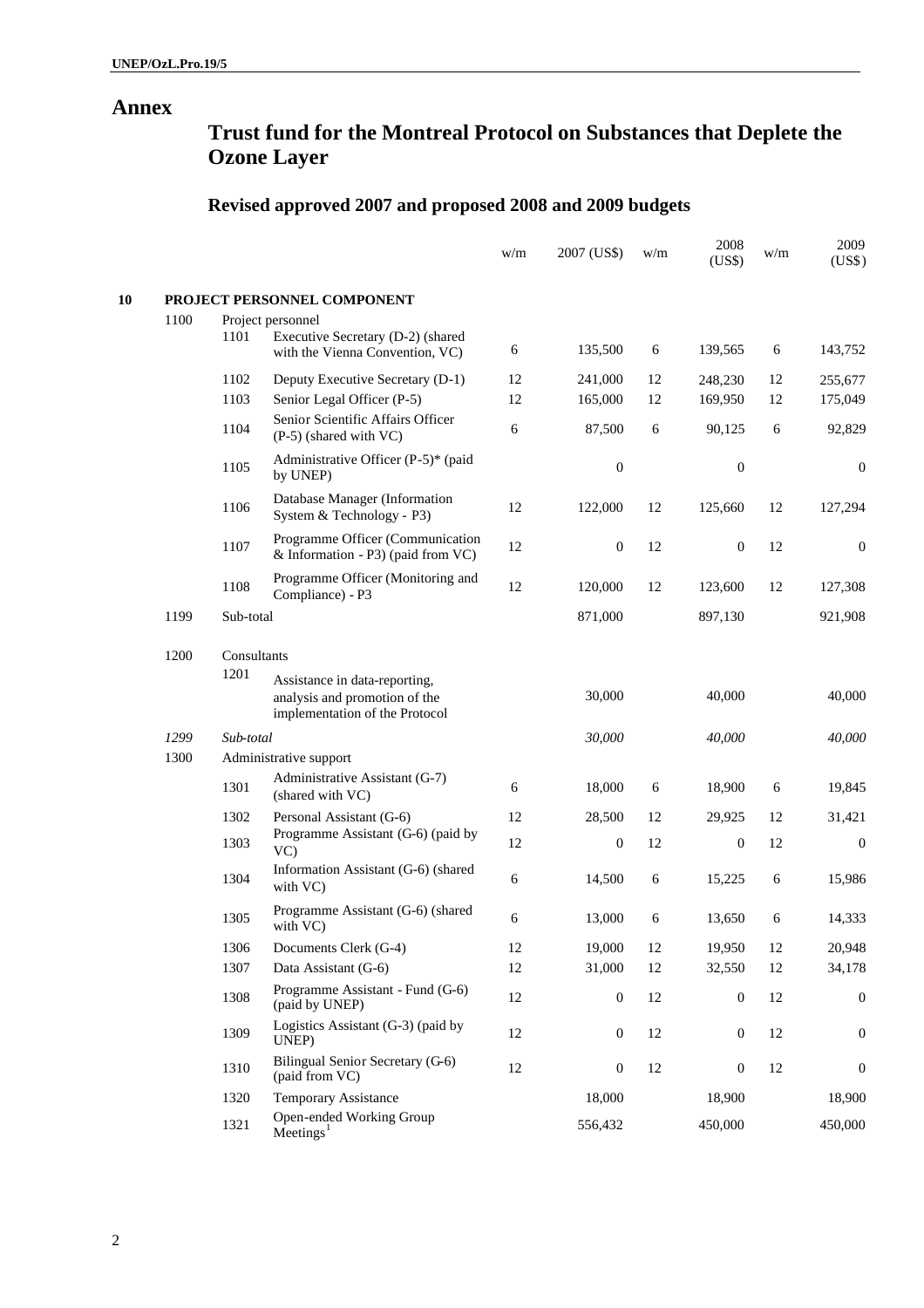|      |                        |                       |                                                                                                                                                                                                                                                     | w/m       | 2007 (US\$)        | w/m       | 2008<br>(US\$)     | w/m       | 2009<br>(US\$)     |
|------|------------------------|-----------------------|-----------------------------------------------------------------------------------------------------------------------------------------------------------------------------------------------------------------------------------------------------|-----------|--------------------|-----------|--------------------|-----------|--------------------|
|      |                        | 1322                  | Preparatory and Parties Meetings<br>(shared with VC every three years,<br>applies to the Twentieth Meeting of<br>the Parties to the Montreal Protocol<br>and Eighth meeting of the<br>Conference of the Parties to the<br>Vienna Convention in 2008 |           | 500,000            |           | 350,000            |           | 500,000            |
|      |                        | 1323                  | Assessment panel meetings                                                                                                                                                                                                                           |           | 100,000            |           | 100,000            |           | 100,000            |
|      |                        | 1324                  | Bureau meeting                                                                                                                                                                                                                                      |           | 20,000             |           | 20,000             |           | 20,000             |
|      |                        | 1325                  | <b>Implementation Committee</b>                                                                                                                                                                                                                     |           | 90,000             |           | 90,000             |           | 90,000             |
|      |                        |                       | meetings                                                                                                                                                                                                                                            |           |                    |           |                    |           |                    |
|      | 1399                   | 1326<br>Sub-total     | MP informal consultation meetings                                                                                                                                                                                                                   |           | 5,000<br>1,413,432 |           | 5,000<br>1,164,100 |           | 5,000<br>1,320,610 |
|      |                        |                       |                                                                                                                                                                                                                                                     |           |                    |           |                    |           |                    |
|      | 1600                   | 1601                  | Travel on official business<br>Staff travel on official business                                                                                                                                                                                    |           | 210,000            |           |                    |           |                    |
|      |                        |                       |                                                                                                                                                                                                                                                     |           |                    |           | 210,000            |           | 210,000            |
|      |                        | 1602                  | Conference Services staff travel on<br>official business                                                                                                                                                                                            |           | 15,000             |           | 15,000             |           | 15,000             |
|      | 1699                   | Sub-total             |                                                                                                                                                                                                                                                     |           | 225,000            |           | 225,000            |           | 225,000            |
| 1999 |                        |                       | <b>COMPONENT TOTAL</b>                                                                                                                                                                                                                              |           | 2,539,432          |           | 2,326,230          |           | 2,507,518          |
| 30   |                        |                       | MEETING/PARTICIPATION COMPONENT                                                                                                                                                                                                                     |           |                    |           |                    |           |                    |
|      | 3300                   |                       | Support for participation                                                                                                                                                                                                                           |           |                    |           |                    |           |                    |
|      |                        | 3301                  | Assessment panel meetings                                                                                                                                                                                                                           |           | 500,000            |           | 500,000            |           | 500,000            |
|      |                        | 3302                  | Preparatory and Party meetings                                                                                                                                                                                                                      |           | 350,000            |           | 400,000            |           | 350,000            |
|      |                        |                       | Open-ended Working Group                                                                                                                                                                                                                            |           |                    |           |                    |           |                    |
|      |                        | 3303                  | meetings                                                                                                                                                                                                                                            |           | 344,000            |           | 300,000            |           | 300,000            |
|      |                        | 3304                  | Bureau meeting                                                                                                                                                                                                                                      |           | 20,000             |           | 20,000             |           | 20,000             |
|      |                        | 3305                  | <b>Implementation Committee</b><br>meetings                                                                                                                                                                                                         |           | 125,000            |           | 125,000            |           | 125,000            |
|      |                        | 3306                  | Consultations in an informal                                                                                                                                                                                                                        |           | 20,000             |           | 10,000             |           | 10,000             |
|      | 3399                   | Sub-total             | meeting                                                                                                                                                                                                                                             |           | 1,359,000          |           | 1,355,000          |           | 1,305,000          |
| 3999 | <b>COMPONENT TOTAL</b> |                       |                                                                                                                                                                                                                                                     | 1,359,000 |                    | 1,355,000 |                    | 1,305,000 |                    |
| 40   | 4100                   |                       | EQUIPMENT AND PREMISES COMPONENT<br>Expendable equipment (items under \$1,500)                                                                                                                                                                      |           |                    |           |                    |           |                    |
|      |                        | 4101                  | Miscellaneous expendables (shared                                                                                                                                                                                                                   |           | 17,000             |           | 17,000             |           | 22,000             |
|      | 4199                   | with VC)<br>Sub-total |                                                                                                                                                                                                                                                     |           | 17,000             |           | 17,000             |           | 22,000             |
|      | 4200                   |                       | Non-expendable equipment                                                                                                                                                                                                                            |           |                    |           |                    |           |                    |
|      |                        | 4201                  | Personal computers and accessories                                                                                                                                                                                                                  |           | 5,000              |           | 5,000              |           | 10,000             |
|      |                        | 4202                  | Portable computers                                                                                                                                                                                                                                  |           | 2,273              |           | $\boldsymbol{0}$   |           | 5,000              |
|      |                        |                       | Other office equipment (server, fax,                                                                                                                                                                                                                |           |                    |           |                    |           |                    |
|      |                        | 4203                  | scanner, furniture etc.)                                                                                                                                                                                                                            |           | 8,000              |           | 5,000              |           | 10,000             |
|      |                        | 4204                  | Photocopiers                                                                                                                                                                                                                                        |           | 10,000             |           | 10,000             |           | 10,000             |
|      | 4299                   | Sub-total             |                                                                                                                                                                                                                                                     |           | 25,273             |           | 20,000             |           | 35,000             |
|      | 4300                   | Premises              |                                                                                                                                                                                                                                                     |           |                    |           |                    |           |                    |
|      |                        | 4301                  | Rental of office premises (shared<br>with VC)                                                                                                                                                                                                       |           | 28,000             |           | 28,000             |           | 33,000             |
|      | 4399                   | Sub-total             |                                                                                                                                                                                                                                                     |           | 28,000             |           | 28,000             |           | 33,000             |
| 4999 |                        |                       | <b>COMPONENT TOTAL</b>                                                                                                                                                                                                                              |           | 70,273             |           | 65,000             |           | 90,000             |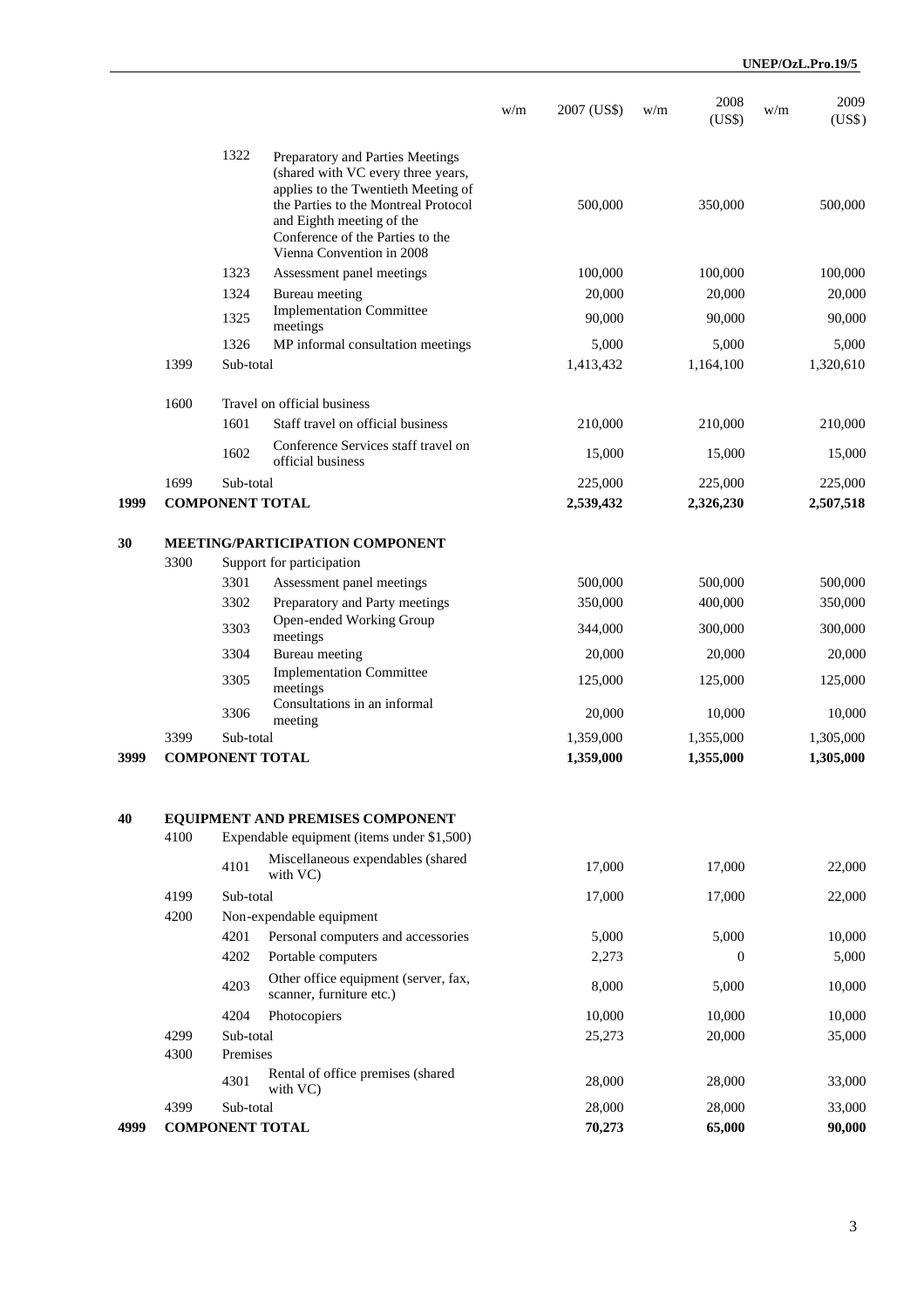|      |                                                                                               |             |                                                                                          | w/m     | 2007 (US\$) | w/m     | 2008<br>(US\$) | w/m     | 2009<br>(US\$) |
|------|-----------------------------------------------------------------------------------------------|-------------|------------------------------------------------------------------------------------------|---------|-------------|---------|----------------|---------|----------------|
| 50   |                                                                                               |             | <b>MISCELLANEOUS COMPONENT</b>                                                           |         |             |         |                |         |                |
|      | 5100                                                                                          |             | Operation and maintenance of equipment                                                   |         |             |         |                |         |                |
|      |                                                                                               | 5101        | Maintenance of equipment and others<br>(shared with VC)                                  |         | 20,000      |         | 20,000         |         | 25,000         |
|      | 5199                                                                                          | Sub-total   |                                                                                          |         | 20,000      |         | 20,000         |         | 25,000         |
|      | 5200<br>Reporting costs                                                                       |             |                                                                                          |         |             |         |                |         |                |
|      |                                                                                               | 5201        | Reporting <sup>2</sup>                                                                   |         | 50,000      |         | 50,000         |         | 55,000         |
|      |                                                                                               | 5202        | Reporting (assessment panels)                                                            |         | 15,000      |         | 15,000         |         | 15,000         |
|      |                                                                                               | 5203        | Reporting (Protocol awareness)                                                           |         | 5,000       |         | 5,000          |         | 5,000          |
|      | 5299                                                                                          | Sub-total   |                                                                                          |         | 70,000      |         | 70,000         |         | 75,000         |
|      | 5300                                                                                          | Sund<br>ry  |                                                                                          |         |             |         |                |         |                |
|      |                                                                                               | 5301        | Communications                                                                           |         | 35,000      |         | 40,000         |         | 46,000         |
|      |                                                                                               | 5302        | Freight charges                                                                          |         | 70,000      |         | 60,000         |         | 60,000         |
|      |                                                                                               | 5303        | Training                                                                                 |         | 6,500       |         | 6,500          |         | 10,500         |
|      |                                                                                               | 5304        | Others (International Ozone Day &<br>twentieth anniversary of Montreal<br>Protocol $)^2$ |         | 10,000      |         | 10,000         |         | 10,000         |
|      | 5399                                                                                          | Sub-total   |                                                                                          |         | 121,500     |         | 116,500        |         | 126,500        |
|      | 5400                                                                                          | Hospitality |                                                                                          |         |             |         |                |         |                |
|      |                                                                                               | 5401        | Hospitality <sup>2</sup>                                                                 |         | 15,000      |         | 15,000         |         | 20,000         |
|      | 5499<br>Sub-total                                                                             |             |                                                                                          |         | 15,000      |         | 15,000         |         | 20,000         |
| 5999 | <b>COMPONENT TOTAL</b>                                                                        |             |                                                                                          | 226,500 |             | 221,500 |                | 246,500 |                |
| 99   | <b>TOTAL DIRECT PROJECT COST</b>                                                              |             |                                                                                          |         | 4,195,205   |         | 3,967,730      |         | 4,149,018      |
|      | Programme support costs $(13%)$                                                               |             |                                                                                          |         | 545,376     |         | 515,804        |         | 539,371        |
|      | <b>GRAND TOTAL (inclusive of programme support costs)</b>                                     |             |                                                                                          |         | 4,740,581   |         | 4,483,534      |         | 4,688,389      |
|      | <b>Operating cash</b><br>reserve exclusive of<br>$PSC^3$                                      |             |                                                                                          |         | 0           |         | 108,994        |         | 174,000        |
|      | <b>TOTAL BUDGET</b>                                                                           |             |                                                                                          |         | 4,740,581   |         | 4,592,528      |         | 4,862,389      |
|      | Draw down from the Trust Fund balance                                                         |             |                                                                                          |         | $\bf{0}$    |         | $\bf{0}$       |         | $\bf{0}$       |
|      | Draw down from Secretariat's unspent 2001 balance                                             |             |                                                                                          |         | 0           |         | $\bf{0}$       |         |                |
|      | Draw down from the Trust Fund's interest income                                               |             |                                                                                          |         | $\bf{0}$    |         | $\bf{0}$       |         | $\bf{0}$       |
|      | <b>Additional draw down from the Trust Fund's</b><br>balance and interest income <sup>1</sup> |             |                                                                                          |         | $\bf{0}$    |         | $\bf{0}$       |         | $\mathbf{0}$   |
|      | Sub-total of Draw down <sup>4</sup>                                                           |             |                                                                                          |         | 463,648     |         | 315,595        |         | 585,456        |
|      | <b>Contribution from the Parties</b>                                                          |             |                                                                                          |         | 4,276,933   |         | 4,276,933      |         | 4,276,933      |

<sup>1</sup> The cost of the two-day workshop on future Challenges of the Montreal Protocol held back to back with the twenty-seventh meeting of the Open-ended Working Group has been added to this line.

2 It is understood that in order to facilitate the celebration of the twentieth anniversary of the Montreal Protocol for 2007 only, lines 5200, 5304, 5401 and 3300 may be augmented with any unspent funds from any other budget line and with any participation funds that have accrued or may accrue due to travel cancellations by participants.

<sup>3</sup> Decision XVIII/5, paragraph 5 stipulates that the operating cash reserve for 2007 will be 8.3% of the approved budget, to be increased by 3 per cent in 2008, after which time the Parties will strive to achieve and maintain an operating cash reserve of 15 per cent.

<sup>4</sup> The draw-down in 2007 has been adjusted to maintain the agreed level of contributions by the Parties. Draw-down levels in 2008 and 2009 are being proposed by the Secretariat with a view toward maintaining the level of contributions constant through 2009.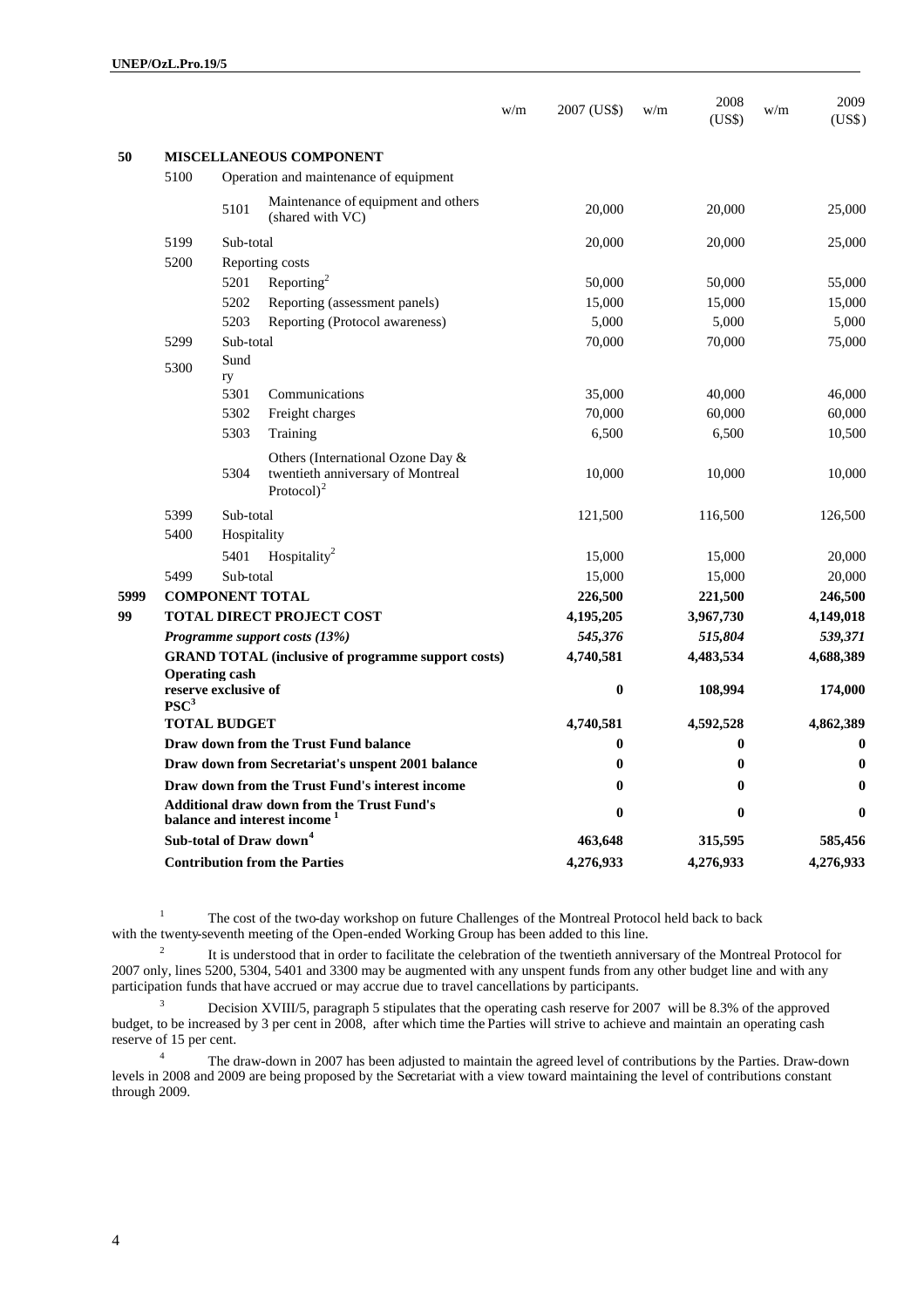### **Explanatory notes for the revised approved 2007 and proposed 2008 and 2009 budgets of the Trust Fund for the Montreal Protocol on Substances that Deplete the Ozone Layer**

| <b>Budget line</b>                                          | <b>Comment</b>                                                                                                                                                                                                                                                                                                                                                                          |
|-------------------------------------------------------------|-----------------------------------------------------------------------------------------------------------------------------------------------------------------------------------------------------------------------------------------------------------------------------------------------------------------------------------------------------------------------------------------|
| Personnel component<br>1101-1108                            | Indicative professional salary costs applicable to the Nairobi duty station for<br>2008-2009 have been used for the 2008 and 2009 budget proposals. Unspent<br>commitments normally revert to the Montreal Protocol Trust Fund.                                                                                                                                                         |
|                                                             | An adjustment has been made in these budget lines to cover changes in the<br>salaries and entitlements of staff in the professional and higher categories.                                                                                                                                                                                                                              |
| $1105*$                                                     | The post of the Administrative Officer continues to be paid from the 13 per<br>cent programme support costs based on actual expenditures. The Secretariat<br>requests the approval of the Parties for the reclassification of this post to P-5<br>level to reflect the increased responsibility and work levels since it was<br>recommended for upgrading in 1998.                      |
| Consultants $-1201$                                         | Assistance in data reporting, updating of publications and translation of<br>essential features of the Ozone Secretariat website, as well as in the<br>development of a fully interlinked digital system at the Secretariat, will<br>continue to be required. Funds under this line may be transferred to line 1100<br>to create or support short-term professional posts if necessary. |
| Administrative<br>support/personnel<br>1301-1307            | Standard general service salary costs applicable to the Nairobi duty station<br>have been used for the 2008 and 2009 budget proposals. An adjustment has<br>been made in these budget lines in 2007 to cover an increase in salaries, which<br>took effect in November 2006.                                                                                                            |
| 1308 and 1309                                               | The posts of Programme Assistant (Fund) and Logistics Assistant continue to<br>be paid from the 13 per cent programme support costs.                                                                                                                                                                                                                                                    |
| 1310                                                        | The post of bilingual secretary is funded from the Vienna Convention trust<br>fund.                                                                                                                                                                                                                                                                                                     |
| 1320                                                        | The Secretariat still continues to require funding for general temporary<br>assistance, particularly in the area of documents preparation for meetings,<br>regular website development and maintenance, archiving and arrangements<br>for participants' attendance at meetings.                                                                                                         |
| Administrative<br>support/conference services-<br>1321-1326 | Necessary funds may be transferred from the conference servicing budget<br>lines (1321–1326) should such services be required to be rendered either by<br>individual consultancies or under corporate contracts.                                                                                                                                                                        |
|                                                             | The current conference servicing costs have been based on the following<br>reasons and assumptions:                                                                                                                                                                                                                                                                                     |
|                                                             | 1321: The budget proposed is for one meeting of the Open-ended Working<br>Group to be held each year in 2008 and 2009 in Nairobi or at another United<br>Nations venue, in the six official United Nations languages.                                                                                                                                                                   |
|                                                             | 1322: The budget for 2008 is lower than in 2007 as the cost of the twentieth<br>Meeting of the Parties to the Montreal Protocol in 2008 is shared with the<br>eighth meeting of the Conference of the Parties to the Vienna Convention.                                                                                                                                                 |
|                                                             | It is assumed that the Meeting of the Parties and its preparatory meeting will<br>be held in Nairobi in 2008 and 2009, in the six official United Nations<br>languages. When meetings are not held in Nairobi, the additional costs that<br>that entails will be borne by the Government hosting the meetings.                                                                          |

1323: The budget allocation in 2008 and 2009 will cover the costs of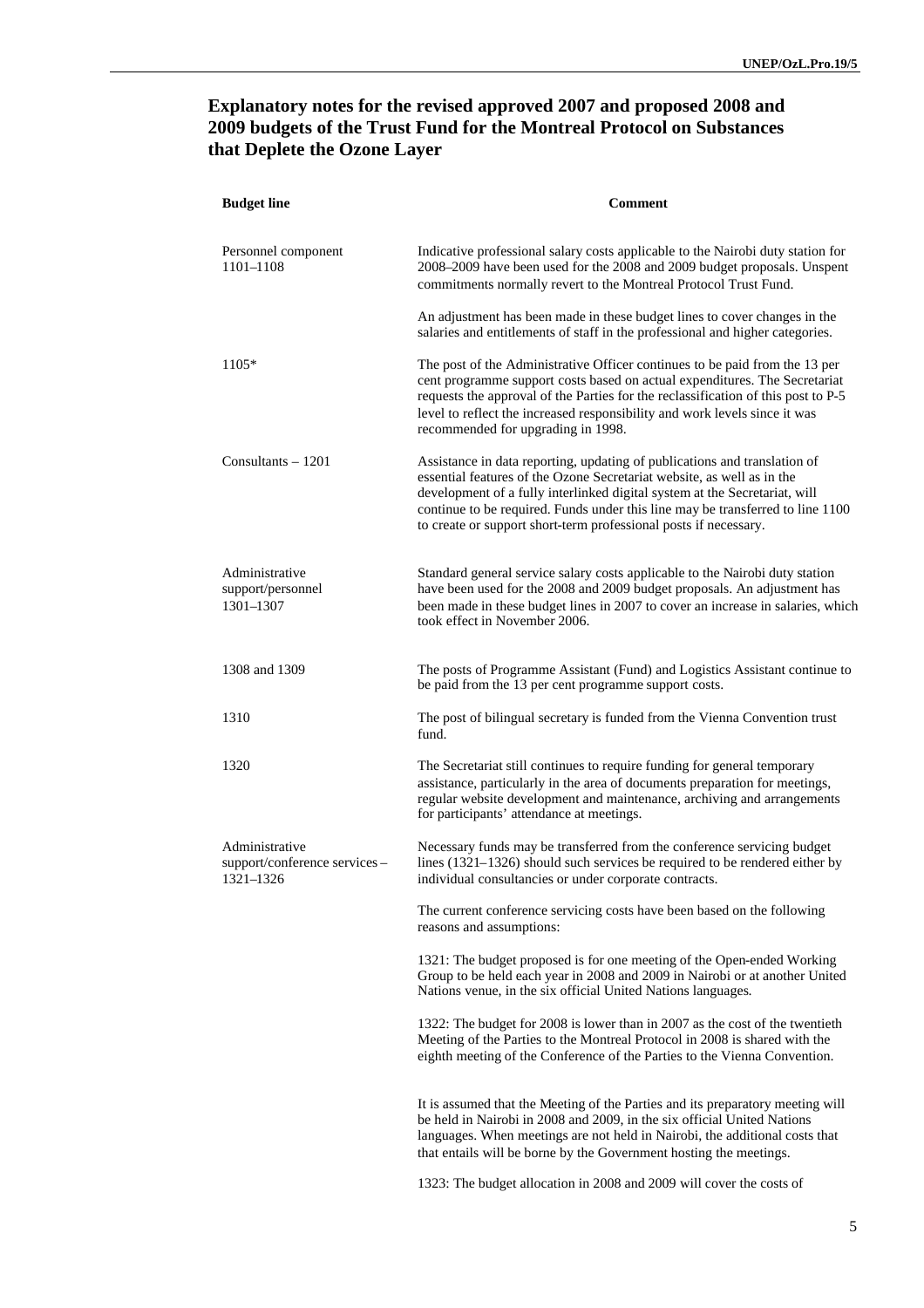| <b>Budget line</b>                         | <b>Comment</b>                                                                                                                                                                                                                                                                                                                                                                                                                                                                                                        |  |  |  |  |
|--------------------------------------------|-----------------------------------------------------------------------------------------------------------------------------------------------------------------------------------------------------------------------------------------------------------------------------------------------------------------------------------------------------------------------------------------------------------------------------------------------------------------------------------------------------------------------|--|--|--|--|
|                                            | organizing annual meetings of the assessment panels and the Technology and<br>Economic Assessment Panel's technical options committees, together with<br>communication and other sundry costs related to the work of panel members<br>from developing countries and countries with economies in transition.                                                                                                                                                                                                           |  |  |  |  |
|                                            | 1324: One Bureau meeting is scheduled for each of the years 2008 and 2009,<br>with provision for interpretation and document translation into the appropriate<br>languages based on the membership of the Bureau.                                                                                                                                                                                                                                                                                                     |  |  |  |  |
|                                            | 1325: At least two Implementation Committee meetings of three days'<br>duration are scheduled for each of the years 2008 and 2009 with interpretation<br>and document translation as required, to be held back-to-back with the Open-<br>ended Working Group meetings and the meetings of the Parties in those years.                                                                                                                                                                                                 |  |  |  |  |
|                                            | 1326: At least one informal consultation meeting per year, expected to take<br>place in Nairobi, is envisaged for 2008 and 2009 to facilitate the work of<br>assisting the Parties and also in promoting ratification of and compliance with<br>the Montreal Protocol and its amendments.                                                                                                                                                                                                                             |  |  |  |  |
| Travel on official business –<br>1601-1602 | Travel on official business for 2008 and 2009 is being maintained at the 2007<br>level.                                                                                                                                                                                                                                                                                                                                                                                                                               |  |  |  |  |
| Meetings/Participation                     | Participation of representatives of developing countries                                                                                                                                                                                                                                                                                                                                                                                                                                                              |  |  |  |  |
| $component - 3300$                         | The participation of representatives of Article 5 Parties in the various Protocol<br>meetings is assumed at \$5,000 per meeting per representative, taking into<br>account not more than one person's travel costs per country, using the most<br>appropriate and advantageous economy-class fare and United Nations daily<br>subsistence allowances.                                                                                                                                                                 |  |  |  |  |
| 3301                                       | The budget provision requested in 2008 and 2009 for members and experts of<br>the assessment panels and the technical options committees attending<br>assessment panel meetings is being maintained at 2007 levels.                                                                                                                                                                                                                                                                                                   |  |  |  |  |
| 3302                                       | In 2008, the total participation costs, based on some 80 participants attending<br>the joint eighth meeting of the Conference of the Parties to the Vienna<br>Convention and the twentieth Meeting of the Parties to the Montreal Protocol,<br>is borne fully by the Montreal Protocol Trust fund. In 2009, the budget<br>allocation reverts back to 2007 levels.                                                                                                                                                     |  |  |  |  |
| 3303                                       | Participation costs are based on some 60 participants attending the Open-<br>ended Working Group meetings in both 2008 and 2009.                                                                                                                                                                                                                                                                                                                                                                                      |  |  |  |  |
| 3304                                       | Participation costs are based on one Bureau meeting a year for four Bureau<br>members from developing countries or countries with economies in transition<br>at each meeting.                                                                                                                                                                                                                                                                                                                                         |  |  |  |  |
| 3305                                       | The participation costs for the two Implementation Committee meetings per<br>year are based on eight members from developing countries and countries<br>with economies in transition at each meeting and one representative each from<br>three or four countries invited by the Implementation Committee at each<br>meeting. Provision has also been made for travel by the Implementation<br>Committee President or Vice-President from an Article 5 country to attend<br>three Executive Committee meetings a year. |  |  |  |  |
| 3306                                       | Funds have been allocated to finance the participation of two participants<br>from developing countries and countries with economies in transition as part<br>of informal consultations in 2008 and 2009 on critical issues relating to the<br>Montreal Protocol, which, it is expected, will be held in Nairobi.                                                                                                                                                                                                     |  |  |  |  |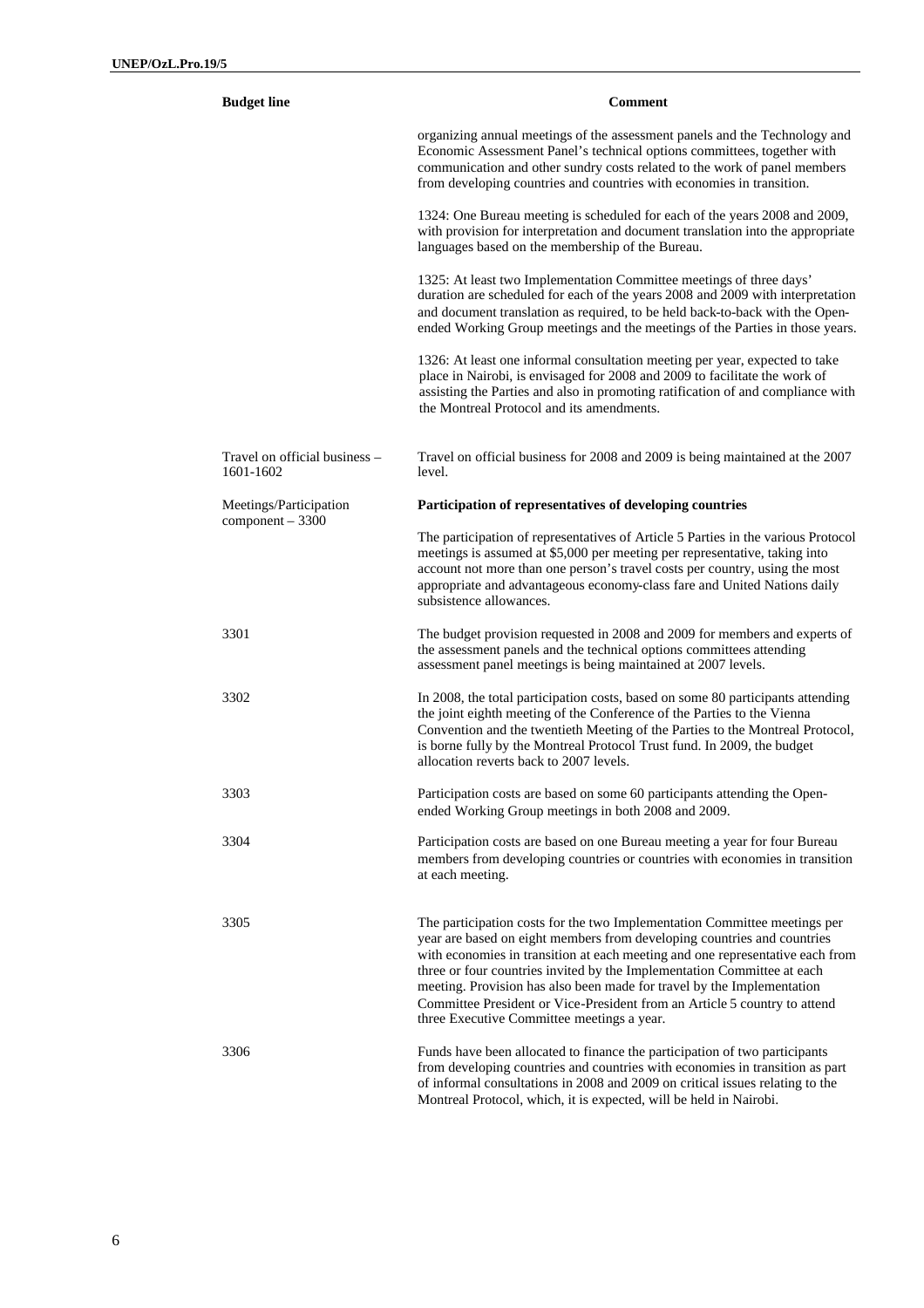| <b>Budget line</b>                                                                                           | <b>Comment</b>                                                                                                                                                                                                                      |
|--------------------------------------------------------------------------------------------------------------|-------------------------------------------------------------------------------------------------------------------------------------------------------------------------------------------------------------------------------------|
| Equipment and premises<br>component                                                                          |                                                                                                                                                                                                                                     |
| Expendable equipment -4101                                                                                   | The cost of miscellaneous expendables is being increased minimally in 2009<br>to take into account inflation. Resource utilization is being monitored<br>constantly in order to maintain low expenditure levels.                    |
| Non-expendable equipment-<br>4200                                                                            | A minimal provision in 2008 and 2009 has been made to provide for increased<br>server capacity and to enable the Secretariat to replace equipment as and when<br>required.                                                          |
| Premises (rent) $-4300$                                                                                      | The allocation for rental of premises in 2009 has a minimal increase to reflect<br>inflation.                                                                                                                                       |
| Miscellaneous component                                                                                      |                                                                                                                                                                                                                                     |
| Operation and maintenance of<br>equipment $-5101$                                                            | The provision for operation and maintenance of equipment is being increased<br>minimally in 2009 to cover increased maintenance costs for constantly<br>increasing server capacity and additional computing requirements for staff. |
| Reporting costs (including<br>editing, translation, duplication,<br>publication and printing) -<br>5201-5203 | General reporting costs for the Secretariat are provided for under these lines.<br>Line 5202 is reserved for reporting of assessment panels.                                                                                        |